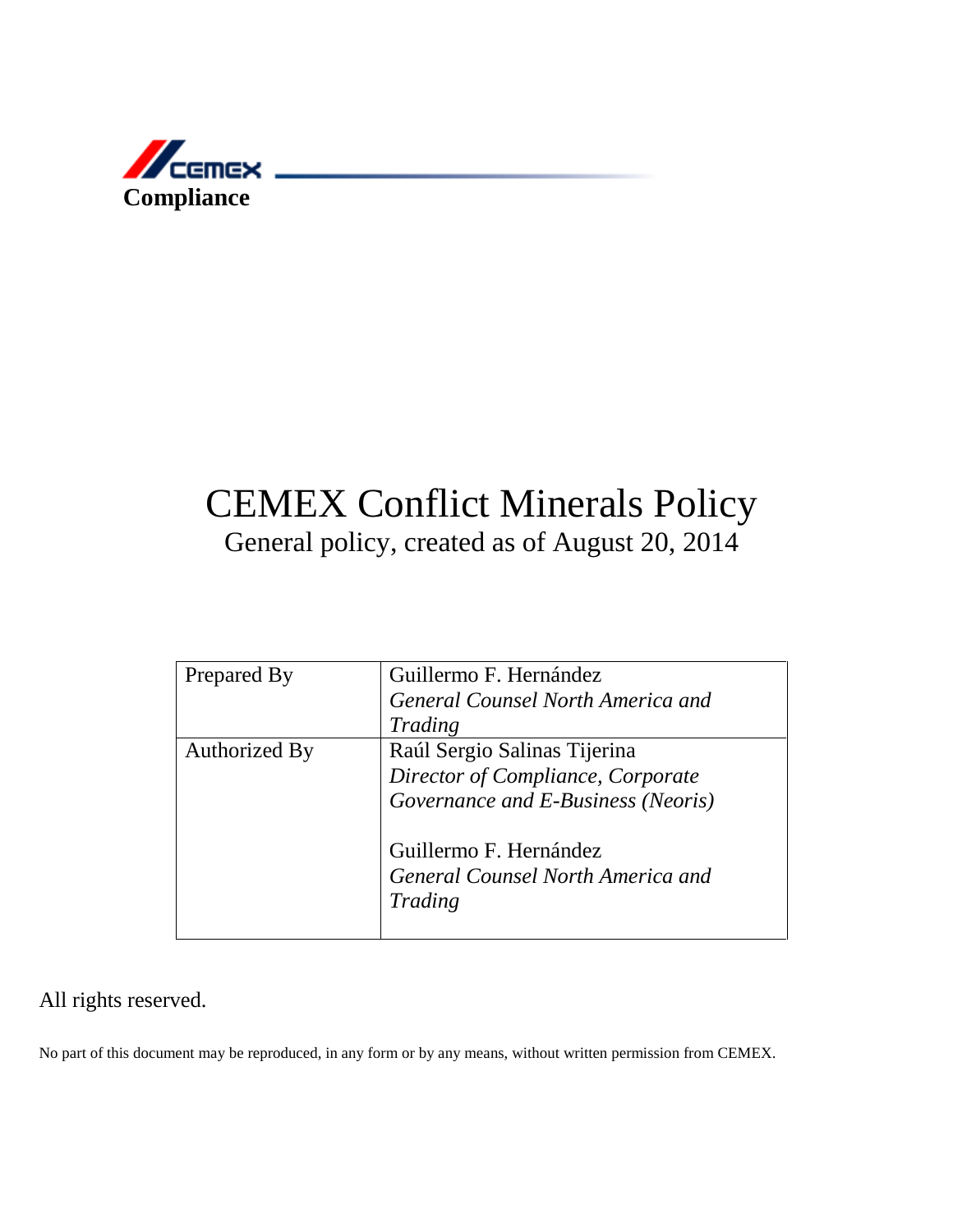

## **INDEX**

- **I. OVERVIEW**
- **II. OBJECTIVE**
- **III. EFFECTIVE DATE**
- **IV. SCOPE**
- **V. CEMEX'S RESPONSIBILITIES**
- **VI. SUPPLIER'S RESPONSIBILITIES**
- **VII. DUE DILIGENCE**
- **VIII. PUBLICITY**
	- **IX. REPORTING**
	- **X. COMPLIANCE**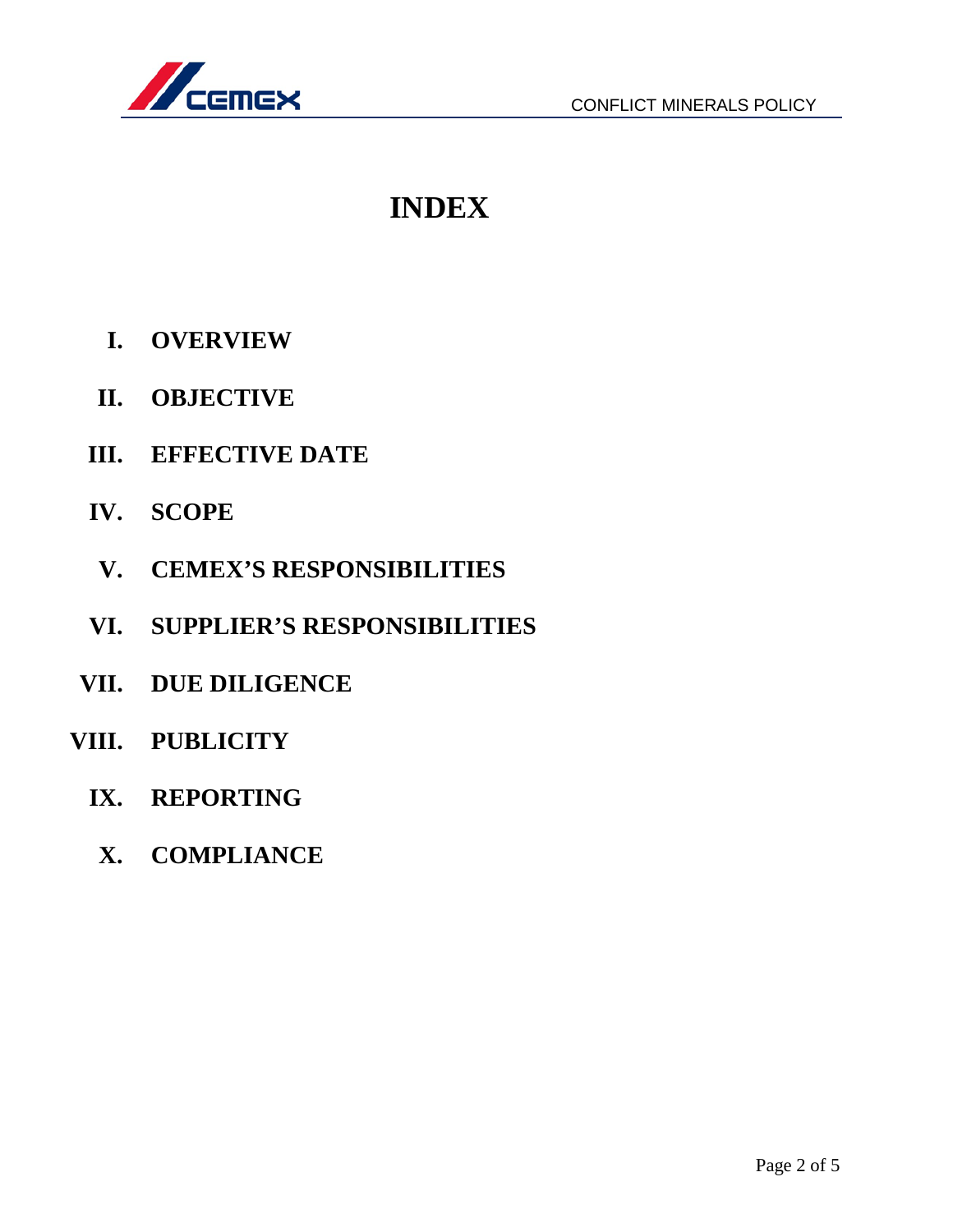

#### **I. OVERVIEW**

Over the past years, there has been increased awareness regarding human rights violations in the mining of certain minerals from the Democratic Republic of the Congo or an adjoining country (the "Conflict Region"). To that end, the U.S. Securities and Exchange Commission (the "SEC") issued its final conflict minerals rules promulgated under Section 1502 of the Dodd-Frank Wall Street Reform and Consumer Protection Act (the "Conflict Minerals Rules"). As per the provisions of the Conflict Minerals Rules, publicly traded companies must report to the SEC the presence of Conflict Minerals (as defined below) in those products that they manufacture or contract to manufacture when Conflict Minerals are necessary to the production or functionality of such products and those Conflict Minerals originate from the Conflict Region. The Conflict Minerals Rules define "Conflict Minerals" as cassiterite, columbitetantalite, gold, wolframite, or their derivatives, that finance conflict in the Conflict Region. Accordingly, the European Commission has proposed a regulation setting up a self-certification system for any company that wishes to import Conflict Minerals responsibly into the European Union. This regulation applies to Conflict Minerals sourced from conflict-affected and high risk areas, as defined by the Organization for Economic Co-operation and Development<sup>[1](#page-2-0)</sup>, including but not limited to the Conflict Region.

#### **II. OBJECTIVE**

This Policy sets forth certain guidelines and criteria for the identification of Conflict Minerals that are necessary, if any at all are to become necessary, to the functionality or production of products manufactured by CEMEX, S.A.B. de C.V. and its subsidiaries ("CEMEX") or that are contracted to be manufactured for CEMEX. Since CEMEX is required to comply with the Conflict Minerals Rules, this Policy describes the compliance process that CEMEX will follow to meet its obligations.

#### **III. EFFECTIVE DATE**

This Policy shall become effective as of the date of issuance.

#### **IV. SCOPE**

-

This Policy applies to CEMEX's employees, business units and worldwide suppliers.

<span id="page-2-0"></span> $1$  For informational purposes, the OECD has established the following in its Due Diligence Guidance for Responsible Supply Chains of Minerals from Conflict-Affected and High-Risk Areas: "*Conflict-affected and high-risk areas are identified by the presence of armed conflict, widespread violence or other risks of harm to people. Armed conflict may take a variety of forms, such as a conflict of international or non-international character, which may involve two or more states, or may consist of wars of liberation, or insurgencies, civil wars, etc. High-risk areas may include areas of political instability or repression, institutional weakness, insecurity, collapse of civil infrastructure and widespread violence. Such areas are often characterized by widespread human rights abuses and violations of national or international law.*"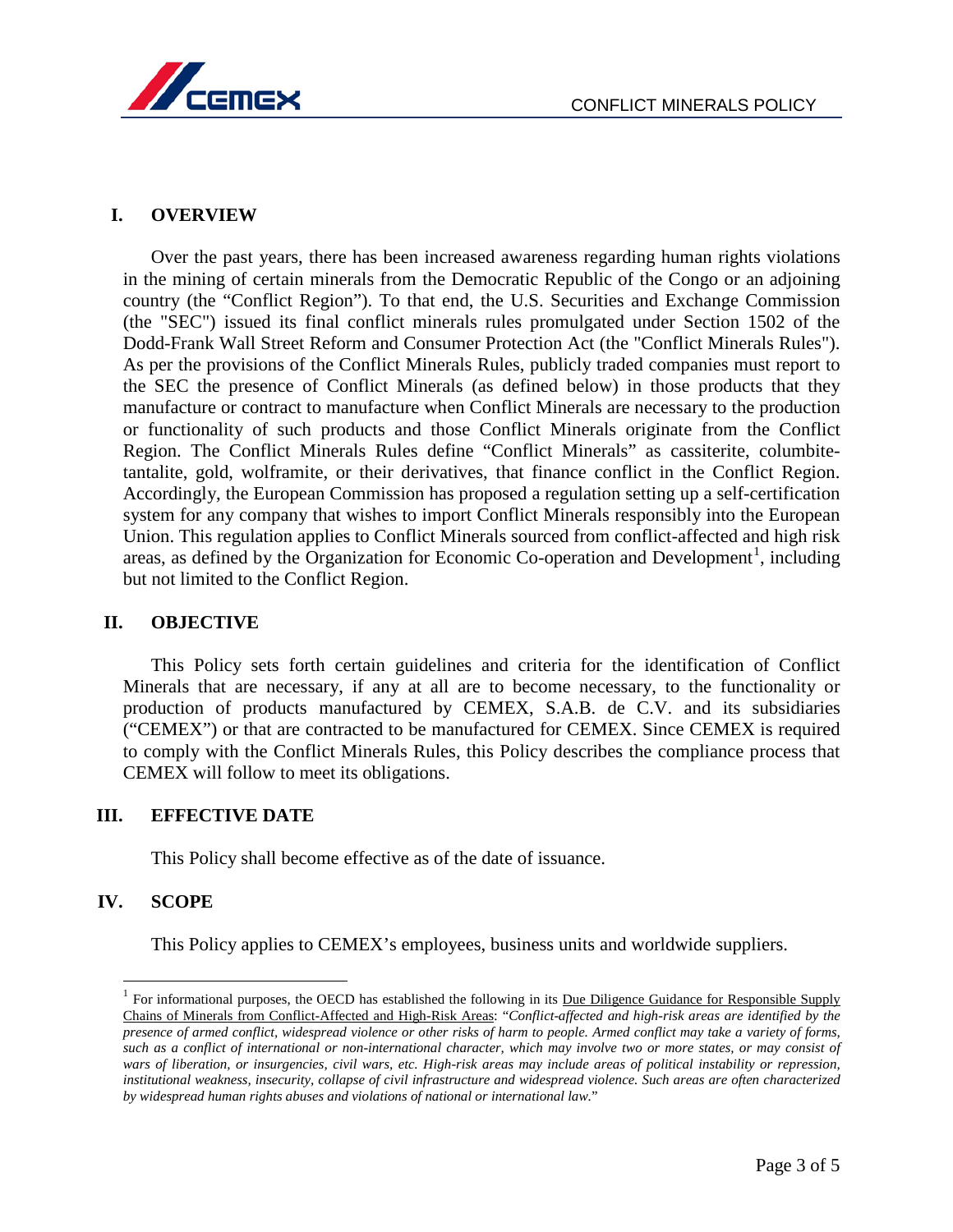

#### **V. CEMEX'S RESPONSIBILITIES**

CEMEX's Global Sourcing and Procurement departments will be responsible for sourcing products and materials from suppliers that share CEMEX's values regarding corporate responsibility and the protection of human rights. Therefore, CEMEX shall not use Conflict Minerals originating from the Conflict Region in, or to produce, CEMEX's products. All of CEMEX's employees and business units should strive to achieve this result.

Furthermore, CEMEX's Global Sourcing and Procurement departments will periodically assess CEMEX's supply chain in order to identify and avoid the use of Conflict Minerals and flow down the applicable requirements to all suppliers through purchasing terms and conditions.

When CEMEX's employees or business units negotiate agreements with suppliers, they shall propose the inclusion of the following clause in the definitive agreement:

*"Supplier hereby guarantees that the [Product] supplied hereunder has no presence of Conflict Minerals[2](#page-3-0) which are necessary to the production or functionality of such [Product].*

*Notwithstanding the terms and conditions of this Agreement, any false declaration or violation of statement above will be interpreted as a breach of this Agreement; therefore, in addition to any and other right or legal recourse applicable pursuant to this Agreement and applicable law, [CEMEX] will have the right to terminate this Agreement immediately."*

Alternatively, CEMEX's suppliers shall provide CEMEX with a letter stating that the product or products sold to, or manufactures for, CEMEX have no Conflict Minerals which are necessary to the production or functionality of such product.

#### **VI. SUPPLIERS' RESPONSIBILITIES**

-

CEMEX's suppliers shall have policies and due diligence measures in place that will enable CEMEX to reasonably assure that supplied products do not contain Conflict Minerals that are necessary to the functionality or production of that product.

CEMEX's suppliers shall cooperate in providing, due diligence information to confirm or deny the presence of Conflict Minerals in CEMEX's supply chain.

<span id="page-3-0"></span> $2$  The final conflict minerals rules issued by the SEC promulgated under Section 1502 of the Dodd-Frank Wall Street Reform and Consumer Protection Act define "Conflict Minerals" as cassiterite, columbite-tantalite, gold, wolframite, or their derivatives, that finance conflict in the Democratic Republic of the Congo or an adjoining country.